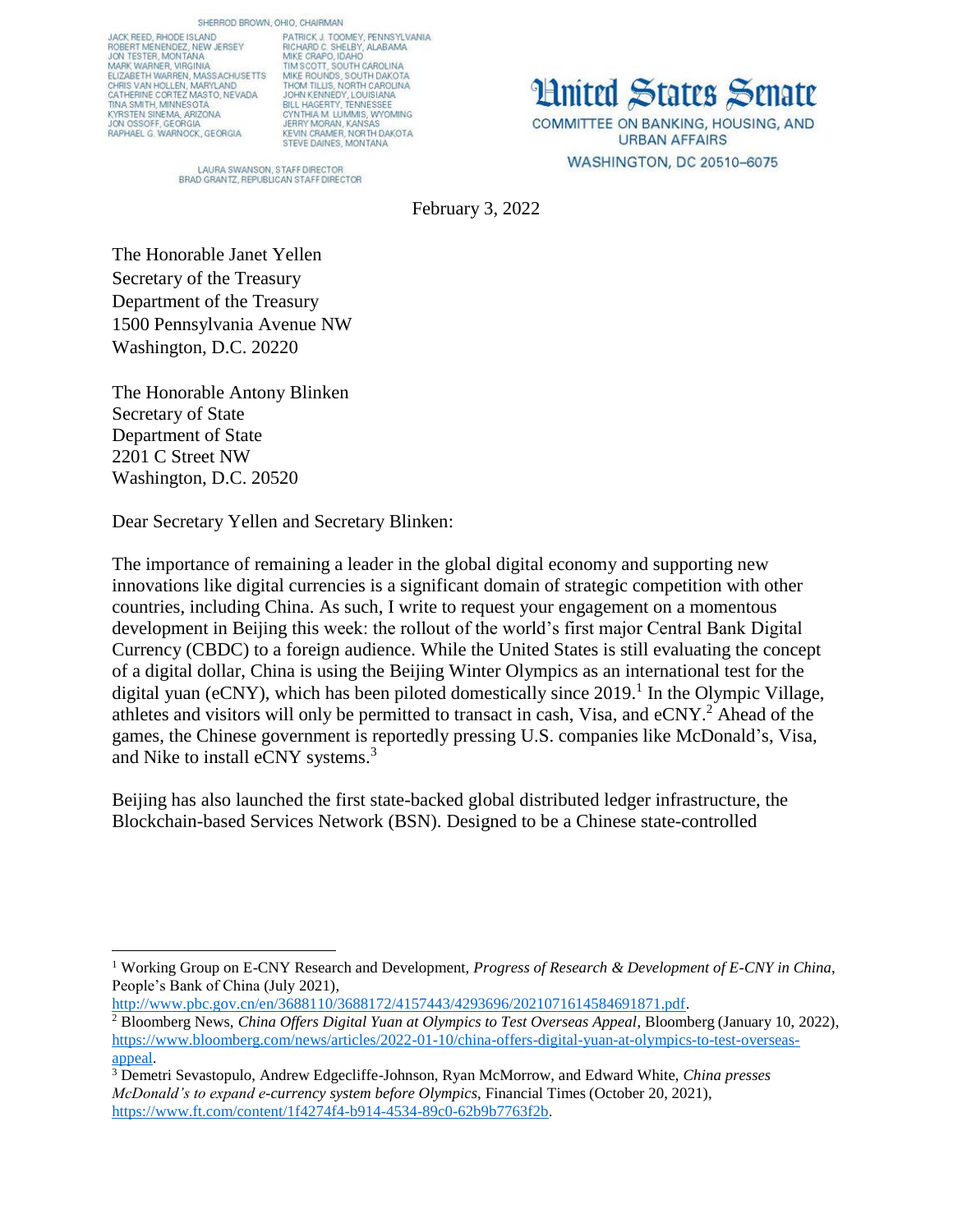blockchain internet<sup>4</sup> and the technological backbone of China's Belt and Road Initiative,<sup>5</sup> BSN is a low-cost operating system for distributed ledger services and it has taken steps to incorporate severely modified and controlled versions of blockchains like Ethereum and Solana.<sup>6</sup>

Though the Chinese Communist Party (CCP) appears determined to leverage the technology underlying digital assets, Chinese regulators have banned cryptocurrency activities in mainland China, viewing decentralized and permissionless network money as a threat to Beijing's digital authoritarianism. China's crackdown presents an opportunity for the United States to be the forerunner of crypto innovation, grounded in individual freedom, and other American and democratic principles.

Analysts have raised the eCNY's potential to subvert U.S. sanctions, facilitate illicit money flows, enhance China's surveillance capabilities, and provide Beijing with "first mover" advantages, such as setting standards in cross-border digital payments.<sup>7</sup> Given the prospective threat to U.S. economic and national security interests, I request that the Treasury and State Departments closely examine Beijing's CBDC rollout during the Olympic Games, and provide my office with a briefing by March 7, 2022, regarding the following:

- 1. How the digital currency was distributed, user experience, and the extent of knowledge about the underlying source code, including the potential for ulterior motives, censorship features, or security flaws;
- 2. Strategies employed to advance eCNY adoption by Chinese and non-Chinese persons, including possible coercion of foreign companies;
- 3. eCNY adoption rate by foreigners compared to Chinese citizens, types of and total amount of eCNY transactions;
- 4. To what extent employees of non-Chinese governments, including the United States, transacted in the digital yuan;
- 5. User and transaction data Beijing was able to access and how such data is collected and managed;
- 6. If the CCP discontinued eCNY access to punish, intimidate, or censor any user;

 $\overline{\phantom{a}}$ <sup>4</sup> Yaya J. Fanusie, *Don't Sleep on China's New Blockchain Internet*, Lawfare (November 10, 2020), [https://www.lawfareblog.com/dont-sleep-chinas-new-blockchain-internet.](https://www.lawfareblog.com/dont-sleep-chinas-new-blockchain-internet)

<sup>5</sup> Sreya Vaidyanathan and Andrew Davenport, *The Emergence of China's State-Backed Blockchain Platform*, RWR Advisory Group (June 2021), [https://www.rwradvisory.com/wp-content/uploads/2021/06/RWR-Report-Blockchain-](https://www.rwradvisory.com/wp-content/uploads/2021/06/RWR-Report-Blockchain-6-2021.pdf)[6-2021.pdf.](https://www.rwradvisory.com/wp-content/uploads/2021/06/RWR-Report-Blockchain-6-2021.pdf)

<sup>6</sup> Anna Baydakova, *Inside China's Effort to Create a Blockchain It Can Control*, CoinDesk (March 16, 2021), [https://www.coindesk.com/markets/2021/03/16/inside-chinas-effort-to-create-a-blockchain-it-can-control/.](https://www.coindesk.com/markets/2021/03/16/inside-chinas-effort-to-create-a-blockchain-it-can-control/)

<sup>7</sup> Yaya J. Fanusie and Emily Jin, *China's Digital Currency*, Center for a New American Security (January 26, 2021), [https://www.cnas.org/publications/reports/chinas-digital-currency.](https://www.cnas.org/publications/reports/chinas-digital-currency)